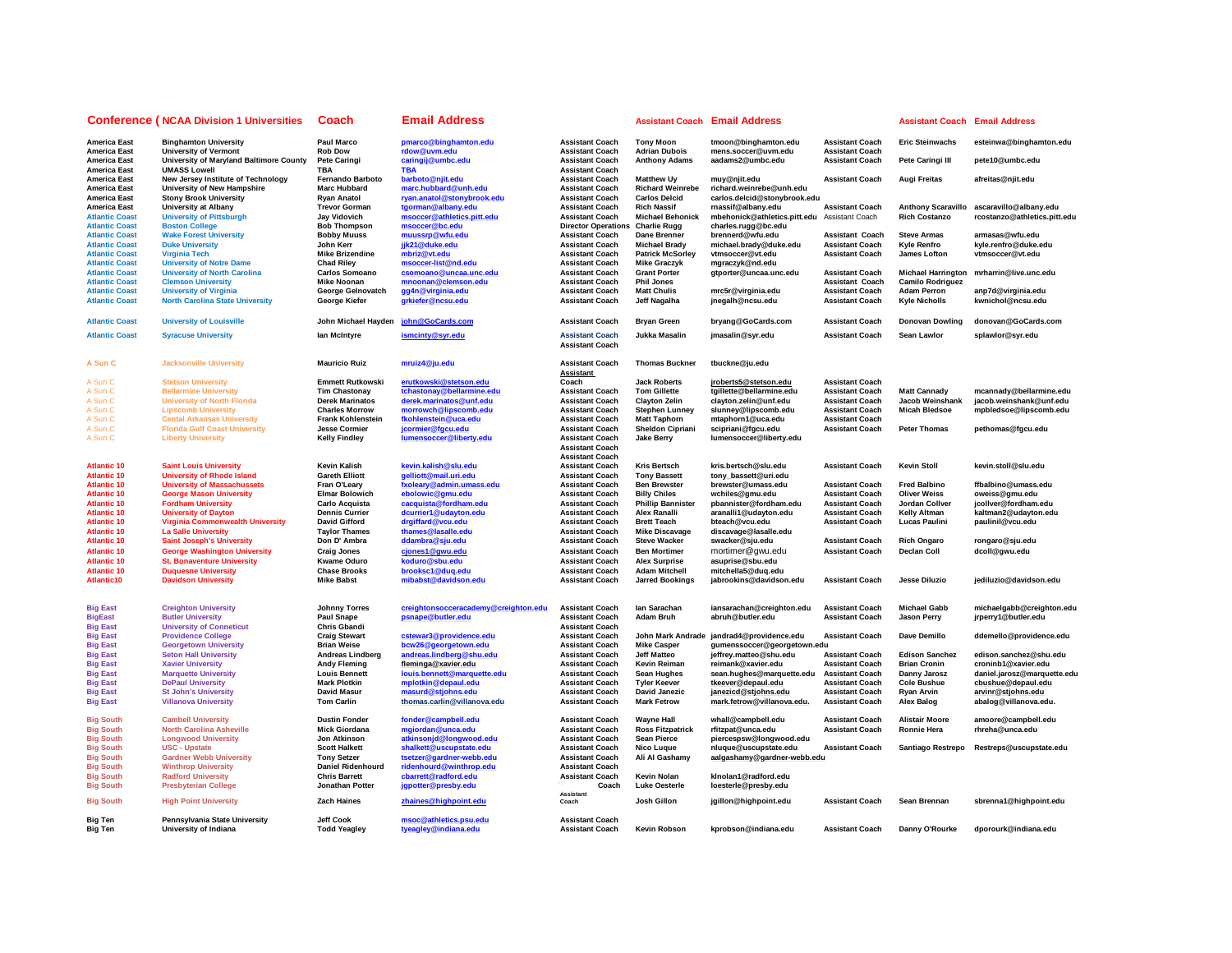| <b>Big Ten</b><br><b>Big Ten</b><br><b>Big Ten</b> | <b>Ohio State University</b><br>Northwestern University<br><b>University of Wisconson</b> | <b>Brian Maisonneuve</b><br><b>Russell Payne</b><br><b>Neil Jones</b> | maisonneuve.2@osu.edu<br>msoccer@northwestern.edu<br><b>TBA</b> | <b>Assistant Coach</b><br><b>Assistant Coach</b><br><b>Assistant Coach</b> | <b>Travis Morris</b><br><b>Ricardo Pinto</b><br><b>TBA</b> | Morris.1925@osu.edu<br>ricardo.pinto@northwestern.edu | <b>Assistant Coach</b><br>Coach<br><b>TBA</b>    | <b>Matt Foldesy</b><br>Krystian Witkowski       | foldesy_1@osu.edu<br>krystian.witkowski@northwestern.edu |
|----------------------------------------------------|-------------------------------------------------------------------------------------------|-----------------------------------------------------------------------|-----------------------------------------------------------------|----------------------------------------------------------------------------|------------------------------------------------------------|-------------------------------------------------------|--------------------------------------------------|-------------------------------------------------|----------------------------------------------------------|
| <b>Big Ten</b><br><b>Big Ten</b>                   | <b>Michigan State University</b><br>University of Michigan                                | Damon Rensing<br><b>Chaka Daley</b>                                   | rensingd@ath.msu.edu<br>ckdaley@umich.edu                       | <b>Assistant Coach</b><br><b>Assistant Coach</b>                           | Joe Ahearn<br>TBA                                          | Ahearn@ath.msu.edu                                    | <b>Assistant Coach</b>                           | <b>TJ Kolba</b>                                 | tkolba@ath.msu.edu                                       |
| <b>Big Ten</b>                                     | <b>University of Maryland</b>                                                             | Sasho Cirovski                                                        | sasho@umd.edu                                                   | <b>Assistant Coach</b>                                                     | Jake Pace                                                  | jpace20@umd.edu                                       | <b>Assistant Coach</b>                           | <b>Miles Vaughn</b>                             | mvaughn2@umd.edu                                         |
| <b>Big Ten</b>                                     | <b>Rutgers University</b>                                                                 | Jim McElderry                                                         |                                                                 | <b>Assistant Coach</b>                                                     | <b>Gavin Wyse</b>                                          | gwyse@scarletknights.com                              | <b>Assistant Coach</b>                           | <b>Tyler Stackowicz</b>                         | tstakiwicz@scarletknights.com                            |
|                                                    |                                                                                           |                                                                       |                                                                 |                                                                            |                                                            |                                                       |                                                  |                                                 |                                                          |
|                                                    |                                                                                           |                                                                       |                                                                 |                                                                            |                                                            |                                                       |                                                  |                                                 |                                                          |
| CAA<br>CAA                                         | <b>College of William and Mary</b><br><b>Drexel University</b>                            | <b>Chris Norris</b><br>Michael Marchiano                              | cmnorr@wm.edu<br>mm5282@drexel.edu                              | <b>Assistant Coach</b><br><b>Assistant Coach</b>                           | <b>Brendan Bourdage</b><br>Flo Liu                         | bbourdage@wm.edu<br>fql23@drexel.edu                  | <b>Assistant Coach</b><br><b>Assistant Coach</b> | <b>Kyle Symczak</b><br><b>David Castellanos</b> | ksymczak@wm.edu<br>dc3369@drexel.edu                     |
| CAA                                                | <b>Northeastern University</b>                                                            | TBA                                                                   | <b>TBA</b>                                                      | <b>Assistant Coach</b>                                                     |                                                            |                                                       |                                                  |                                                 |                                                          |
| CAA                                                | <b>University of Delaware</b>                                                             | <b>Tommy McMenemy</b>                                                 | tommymc@udel.edu                                                | <b>Assistant Coach</b>                                                     | <b>Justin Makar</b>                                        |                                                       |                                                  |                                                 |                                                          |
| CAA<br>CAA                                         | <b>University of North Carolina-Wilmington</b><br><b>College of Charleston</b>            | <b>Aidan Heaney</b><br>Keith Wiggans                                  | heaneya@uncw.edu<br>wiggansk@cofc.edu                           | <b>Assistant Coach</b><br><b>Assistant Coach</b>                           | Zack Schilawski<br><b>Rob Seaton</b>                       | schilawskiz@uncw.edu<br>seatonra@cofc.edu             | <b>Assistant Coach</b><br><b>Assistant Coach</b> | <b>Alex Nelson</b><br>Kyle Johnston             | nelsonae@uncw.edu<br>johnstonkp@cofc.edu                 |
| CAA                                                | <b>Hofstra University</b>                                                                 | TBA                                                                   | <b>TBA</b>                                                      | <b>Assistant Coach</b>                                                     | <b>Stephen Roche</b>                                       | stephen.roche@hofstra.edu                             | <b>Assistant Coach</b>                           | <b>Shaun Foster</b>                             | shaun.d.foster@hofstra.edu                               |
|                                                    |                                                                                           |                                                                       |                                                                 |                                                                            |                                                            |                                                       | Assistant                                        |                                                 |                                                          |
| CAA<br>CAA                                         | <b>James Madison University</b><br><b>Elon University</b>                                 | Paul Zazenski<br><b>Marc Reeves</b>                                   | zazenspm@jmu.edu<br>mreeves3@elon.edu                           | <b>Assistant Coach</b><br><b>Assistant Coach</b>                           | <b>Charlie Hubbard</b><br><b>Ali Simmons</b>               | hubbarcj@jmu.edu<br>asimmons15@elon.edu               | Coach<br><b>Assistant Coach</b>                  | Nicholas Melville<br><b>Brian White</b>         | melvilnd@jmu.edu<br>bwhite24@elon.edu                    |
|                                                    |                                                                                           |                                                                       |                                                                 |                                                                            |                                                            |                                                       |                                                  |                                                 |                                                          |
| <b>AAC</b>                                         | <b>Temple University</b>                                                                  | <b>Brian Rowland</b>                                                  | brian.rowland@temple.edu                                        | <b>Assistant Coach</b>                                                     | <b>Alex Shinsky</b>                                        | Alex.Shinsky@temple.edu                               | <b>Assistant Coach</b>                           | <b>Armante Marshall</b>                         | tuj90512@temple.edu                                      |
| <b>AAC</b>                                         | <b>University of Central Florida</b>                                                      | <b>Scott Calabrese</b>                                                | soccer@athletics.ucf.edu                                        | <b>Assistant Coach</b>                                                     | <b>Jamie Davies</b>                                        | jdavies@athletics.ucf.edu                             | <b>Director Operations</b>                       | <b>Alex Gott</b>                                | agott@athletics.ucf.edu                                  |
| <b>AAC</b>                                         | <b>University of Tulsa</b>                                                                | <b>Tom McIntosh</b>                                                   | thomas-mcintosh@utulsa.edu                                      | <b>Assistant Coach</b>                                                     | <b>Jose Robles</b>                                         | jar6784@utulsa.edu                                    | <b>Assistant Coach</b>                           | <b>Chase Robertson</b>                          | michael-robertson@utulsa.edu                             |
| <b>AAC</b>                                         | <b>Southern Methodist University</b>                                                      | <b>Kevin Hudson</b>                                                   | khudson@smu.edu                                                 | <b>Assistant Coach</b>                                                     | <b>Ben Stoddard</b>                                        | bstoddard@smu.edu                                     | <b>Assistant Coach</b>                           | <b>Michael King</b>                             | mjking@mail.smu.edu                                      |
| <b>AAC</b>                                         | <b>University of Kentucky</b>                                                             | Johan Cedergren                                                       | johan.cedergren@uky.edu                                         | <b>Assistant Coach</b>                                                     | <b>Chase Wileman</b>                                       | chase.wileman@uky.edu                                 | <b>Assistant Coach</b>                           | Josh Oldroyd                                    | Josh.Oldroyd@uky.edu                                     |
| <b>AAC</b>                                         | <b>University of Memphis</b>                                                              | <b>Richard Mulrooney</b>                                              | rmulrony@memphis.edu                                            | <b>Assistant Coach</b>                                                     | <b>Tony McManus</b>                                        | pmcmnus1@memphis.edu                                  | <b>Assistant Coach</b>                           |                                                 |                                                          |
| <b>AAC</b>                                         | <b>University of South Florida</b>                                                        | <b>Bob Butehome</b>                                                   | msoccer@usf.edu                                                 | <b>Assistant Coach</b>                                                     | Jeremy Hurdle                                              | jhurdle@usf.edu                                       | <b>Assistant Coach</b>                           | <b>Eric Klenofsky</b>                           | eklenofsky@usf.edu                                       |
| <b>Horizon League</b>                              | <b>Robert Morris University</b>                                                           | Jason O'Keefe                                                         | okeefe@rmu.edu                                                  | <b>Assistant Coach</b>                                                     | <b>Matty Evans</b>                                         | evansm@rmu.edu                                        | <b>Assistant Coach</b>                           |                                                 |                                                          |
| <b>Horizon League</b>                              | <b>University of Purdue Ft. Wayne</b>                                                     | <b>Stephen Gorton</b>                                                 | sgorton@pfw.edu                                                 | <b>Assistant Coach</b>                                                     | Kooten Johnson                                             | kooten.johnson@pfw.edu                                | <b>Assistant Coach</b>                           | Josh Routte                                     | jroutte@pfw.edu                                          |
| <b>Horizon League</b>                              | <b>IUPUI</b>                                                                              | TBA                                                                   | <b>TBA</b>                                                      | <b>Assistant Coach</b>                                                     |                                                            |                                                       | <b>Assistant Coach</b>                           |                                                 |                                                          |
| <b>Horizon League</b>                              | <b>Wisconsin at Milwaukee</b>                                                             | Kris Kelderman                                                        | kelderma@uwm.edu                                                | <b>Assistant Coach</b>                                                     | Kyle Zenoni                                                | krzenoni@uwm.edu                                      | <b>Assistant Coach</b>                           | <b>Augustin Rey</b>                             | amrey@uwm.edu                                            |
| <b>Horizon League</b>                              | <b>University of Illinois at Chicago</b>                                                  | <b>Sean Phillips</b>                                                  | sephill@uic.edu                                                 | <b>Assistant Coach</b>                                                     | <b>Aleksey Korol</b>                                       | korol@uic.edu                                         | <b>Assistant Coach</b>                           | <b>Minos Vlamakis</b>                           | minos@uic.edu                                            |
| <b>Horizon League</b>                              | <b>Wisconsin Green Bay</b>                                                                | Jeremy Bonomo                                                         | bonomoj@uwgb.edu                                                | <b>Assistant Coach</b>                                                     | John O'Reilly                                              | oreillyj@uwgb.edu                                     | <b>Assistant Coach</b>                           |                                                 |                                                          |
| <b>Horizon League</b>                              | <b>Northern Kentucky University</b>                                                       | <b>Tom Poitras</b>                                                    | <b>TBA</b>                                                      | <b>Assistant Coach</b>                                                     | <b>Brandon Ponchat</b>                                     | ponchakb1@nku.edu                                     | <b>Assistant Coach</b>                           |                                                 |                                                          |
| <b>Horizon League</b><br><b>Horizon League</b>     | <b>Wright State University</b><br><b>Oakland University</b>                               | <b>Jake Slemker</b><br><b>Eric Pogue</b>                              | jacob.slemker@wright.edu<br>poque@oakland.edu                   | <b>Assistant Coach</b><br><b>Assistant Coach</b>                           | Sid Van Druenen<br><b>Paul Doroh</b>                       | sid.vandruenen@wright.edu<br>doroh@oakland.edu        | <b>Assistant Coach</b><br><b>Assistant Coach</b> | <b>Arturo Rodriguez</b><br><b>Kevin Garner</b>  | arturo.rodriguez@wright.edu<br>kevingarner@oakland.edu   |
| <b>Horizon League</b>                              | <b>University of Detroit Mercy</b>                                                        | <b>Nicholas Deren</b>                                                 | derennj@udmercy.edu                                             | <b>Assistant Coach</b>                                                     | <b>Charlie Miles</b>                                       | milesca1@udmercy.edu                                  | <b>Assistant Coach</b>                           |                                                 |                                                          |
| <b>Horizon League</b>                              | <b>Cleveland State University</b>                                                         | Sinisa Ubiparipovic                                                   | s.ubiparipovic81@csuohio.edu                                    | <b>Assistant Coach</b>                                                     | Visnu Maharaj                                              | v.maharaj@csuohio.edu                                 | <b>Assistant Coach</b>                           | <b>Carl Contrascier</b>                         | c.contrascier@csuohio.edu                                |
| <b>Ivy League</b>                                  | <b>Harvard University</b>                                                                 | Josh Shapiro                                                          | msoccer@fas.harvard.edu                                         | <b>Assistant Coach</b>                                                     | Jordie Ciuffetelli                                         | jciuffetelli@fas.harvard.edu                          | <b>Assistant Coach</b>                           | <b>Bryan Harkin</b>                             | bharkin@fas.harvard.edu                                  |
| <b>Ivy League</b>                                  | <b>Dartmouth College</b>                                                                  | <b>Bo Oshoniyi</b>                                                    | Adegboyega.W.Oshoniyi@Dartmouth.edu                             | <b>Assistant Coach</b>                                                     | <b>Chad Duernberger</b>                                    | matthew.c.duernberger@dartm Assistant Coach           |                                                  | <b>Stewart Flaherty</b>                         | Stewart.Flaherty@Dartmouth.edu                           |
| <b>Ivy League</b>                                  | <b>Brown University</b>                                                                   | TBA                                                                   | <b>TBA</b>                                                      | <b>Assistant Coach</b>                                                     |                                                            |                                                       | <b>Assistant Coach</b>                           |                                                 |                                                          |
| <b>Ivy League</b>                                  | <b>Columbia University</b>                                                                | <b>Kevin Anderson</b>                                                 | kma2105@columbia.edu                                            | <b>Assistant Coach</b>                                                     | Ken Pollard                                                | kp2482@columbia.edu                                   | <b>Assistant Coach</b>                           | <b>Alex Fatovic</b>                             | af3161@columbia.edu                                      |
| <b>Ivy League</b>                                  | <b>Princeton University</b>                                                               | <b>Jim Barlow</b>                                                     | jimbarlo@princeton.edu                                          | <b>Assistant Coach</b>                                                     | <b>Steven Totten</b>                                       | stotten@princeton.edu                                 | <b>Assistant Coach</b>                           | Sam Maira                                       | smaira@princeton.edu                                     |
| <b>Ivy League</b><br><b>Ivy League</b>             | <b>Yale University</b><br><b>Cornell University</b>                                       | <b>Kylie Stannard</b><br>John Smith                                   | kylie.stannard@yale.edu<br>jrs593@cornell.edu                   | <b>Assistant Coach</b><br><b>Assistant Coach</b>                           | <b>Charles Rodriguez</b><br><b>Drew Hutchins</b>           | msoccer@yale.edu<br>msoccer@cornell.edu               | <b>Assistant Coach</b><br><b>Assistant Coach</b> |                                                 |                                                          |
| <b>Ivy League</b>                                  | University of Pennsylvania                                                                | <b>Brian Gill</b>                                                     | brgill@upenn.edu                                                | <b>Assistant Coach</b>                                                     | <b>Steve Dematteo</b>                                      | dematteo@upenn.edu                                    | <b>Assistant Coach</b>                           | <b>Matt Poplawski</b>                           | mpop@upenn.edu                                           |
| <b>MAAC</b>                                        | <b>Monmouth College</b>                                                                   | <b>Rob McCourt</b>                                                    | rmccourt@monmouth.edu                                           | <b>Assistant Coach</b>                                                     | <b>Hugh MacDonald</b>                                      | hmacdona@monmouth.edu                                 | <b>Assistant Coach</b>                           | Jamie Cleland                                   | jcleland@monmouth.edu                                    |
| <b>MAAC</b>                                        | <b>Saint Peter's College</b>                                                              | <b>Julian Richens</b>                                                 | jrichens@saintpeters.edu                                        | <b>Assistant Coach</b>                                                     | <b>Tom Coulson</b>                                         | tcoulson17@saintpeters.edu                            | <b>Assistant Coach</b>                           | Ruairi Lynch                                    | rlynch@saintpeters.edu                                   |
| <b>MAAC</b>                                        | <b>Fairfield University</b>                                                               | <b>Carl Rees</b>                                                      | crees@fairfield.edu                                             | <b>Assistant Coach</b>                                                     | Javier Decima                                              | jdecima@fairfield.edu                                 | <b>Assistant Coach</b>                           | Jonny Raj                                       | jonathan.raj@fairfield.edu                               |
| <b>MAAC</b>                                        | <b>Canisius College</b>                                                                   | <b>TBA</b>                                                            | <b>TBA</b>                                                      | <b>Assistant Coach</b>                                                     |                                                            |                                                       | <b>Assistant Coach</b>                           |                                                 |                                                          |
| <b>MAAC</b>                                        | <b>Iona College</b>                                                                       | James Hamilton                                                        | jhamilton@iona.edu                                              |                                                                            |                                                            |                                                       |                                                  |                                                 |                                                          |
| <b>MAAC</b>                                        | <b>Marist University</b>                                                                  | <b>Matt Viggiano</b>                                                  | Matt.Viggiano@marist.edu                                        | <b>Assistant Coach</b>                                                     | <b>Ricky Cusano</b>                                        | richard.cusano@marist.edu                             | <b>Assistant Coach</b>                           | <b>Rob Esposito</b>                             | Robert.Esposito@marist.edu                               |
| <b>MAAC</b><br><b>MAAC</b>                         | <b>Niagara University</b>                                                                 | <b>Bill Boyle</b>                                                     | wboyle@niagara.edu                                              | <b>Assistant Coach</b>                                                     | David Hesch                                                | dhesch@niagara.edu                                    |                                                  |                                                 |                                                          |
| <b>MAAC</b>                                        | <b>Siena College</b><br><b>Rider University</b>                                           | <b>Graciano Brito</b><br><b>Charlie Inverso</b>                       | gbrito@siena.edu<br>cinverso@rider.edu                          | <b>Assistant Coach</b><br><b>Assistant Coach</b>                           | Jim Clementi<br><b>Victor Kotvnski</b>                     | jclementi@siena.edu<br>vkotvnski@rider.edu            | <b>Assistant Coach</b>                           | <b>Matt Cunningham</b>                          | mkcunningham@siena.edu                                   |
| <b>MAAC</b>                                        | <b>Manhattan College</b>                                                                  | Jorden Scott                                                          | jorden.scott@manhattan.edu                                      | <b>Assistant Coach</b>                                                     | <b>Sean Reilly</b>                                         | sreilly02@manhattan.edu                               | <b>Assistant Coach</b>                           | <b>Andrew Santos</b>                            | asantos06@manhattan.edu                                  |
| <b>MAAC</b>                                        | <b>Quinnapiac University</b>                                                              | <b>Eric Da Costa</b>                                                  | eric.dacosta@qu.edu                                             | <b>Assistant Coach</b>                                                     | <b>Matt Jones</b>                                          | matthew.jones@qu.edu                                  | <b>Assistant Coach</b>                           | <b>Tobias Esche</b>                             | tobias.esche@qu.edu                                      |
| MAC                                                | <b>Bowling Green State University</b>                                                     | <b>Eric Nichols</b>                                                   | enichol@bgsu.edu                                                | <b>Assistant Coach</b>                                                     | Sean Teepen                                                | steepen@bgsu.edu                                      | <b>Assistant Coach</b>                           | <b>Nate Kopunek</b>                             | natek@bgsu.edu                                           |
| MAC.                                               | <b>Western Michigan University</b>                                                        | <b>Chad Wiseman</b>                                                   | chad.wiseman@wmich.edu                                          | <b>Assistant Coach</b>                                                     | <b>Shane Lvons</b>                                         | shane.e.lyons@wmich.edu                               |                                                  |                                                 |                                                          |
| <b>MAC</b>                                         | Northern Illinois University                                                              | <b>Rvan Swan</b>                                                      | rswan@niu.edu                                                   | <b>Assistant Coach</b>                                                     | <b>Andrew Bordelon</b>                                     | msoccer@niu.edu                                       |                                                  |                                                 |                                                          |
| <b>MAC</b><br><b>MAC</b>                           | <b>Akron University</b>                                                                   | <b>Jared Embick</b>                                                   | Embick@uakron.edu                                               | <b>Assistant Coach</b>                                                     | <b>Ger Koppinger</b>                                       | menssoccer@uakron.edu                                 |                                                  |                                                 |                                                          |
| <b>MAC</b>                                         | Georgia State University<br><b>West Virginia University</b>                               | <b>Brett Surrency</b><br>Dan Stratford                                | bsurrency@gsu.edu<br><b>Not available</b>                       | <b>Assistant Coach</b><br><b>Assistant Coach</b>                           | <b>Daniel Moshen</b><br><b>Nick Noble</b>                  | dmohsen@gsu.edu<br>Nick.Noble@mail.wvu.edu            | <b>Assistant Coach</b>                           | <b>Andy Wright</b>                              | Andy.Wright@mail.wvu.edu                                 |
| <b>MAC</b>                                         | Georgia Southern University                                                               | John Murphy                                                           | johnmurphy@georgiasouthern.edu                                  | <b>Assistant Coach</b>                                                     | <b>Luis Vega</b>                                           | Ivega@georgiasouthern.edu                             |                                                  |                                                 |                                                          |
|                                                    |                                                                                           |                                                                       |                                                                 |                                                                            |                                                            |                                                       |                                                  |                                                 |                                                          |
| <b>Conference USA</b>                              | <b>Marshall University</b>                                                                | <b>Chris Grassie</b>                                                  | msoccer@marshall.edu                                            | <b>Assistant Coach</b>                                                     | Petsa Ivanovic                                             | ivanovic@marshall.edu                                 | <b>Assistant Coach</b>                           | Josh Faga                                       | faga@marshall.edu                                        |
| <b>Conference USA</b>                              | <b>Charlotte University</b>                                                               | Kevin Langan                                                          | klangan1@uncc.edu                                               | <b>Assistant Coach</b>                                                     | <b>Jason Osborne</b>                                       | J.Osborne@uncc.edu                                    | <b>Assistant Coach</b>                           | <b>Shane Carew</b>                              | scarew1@uncc.edu                                         |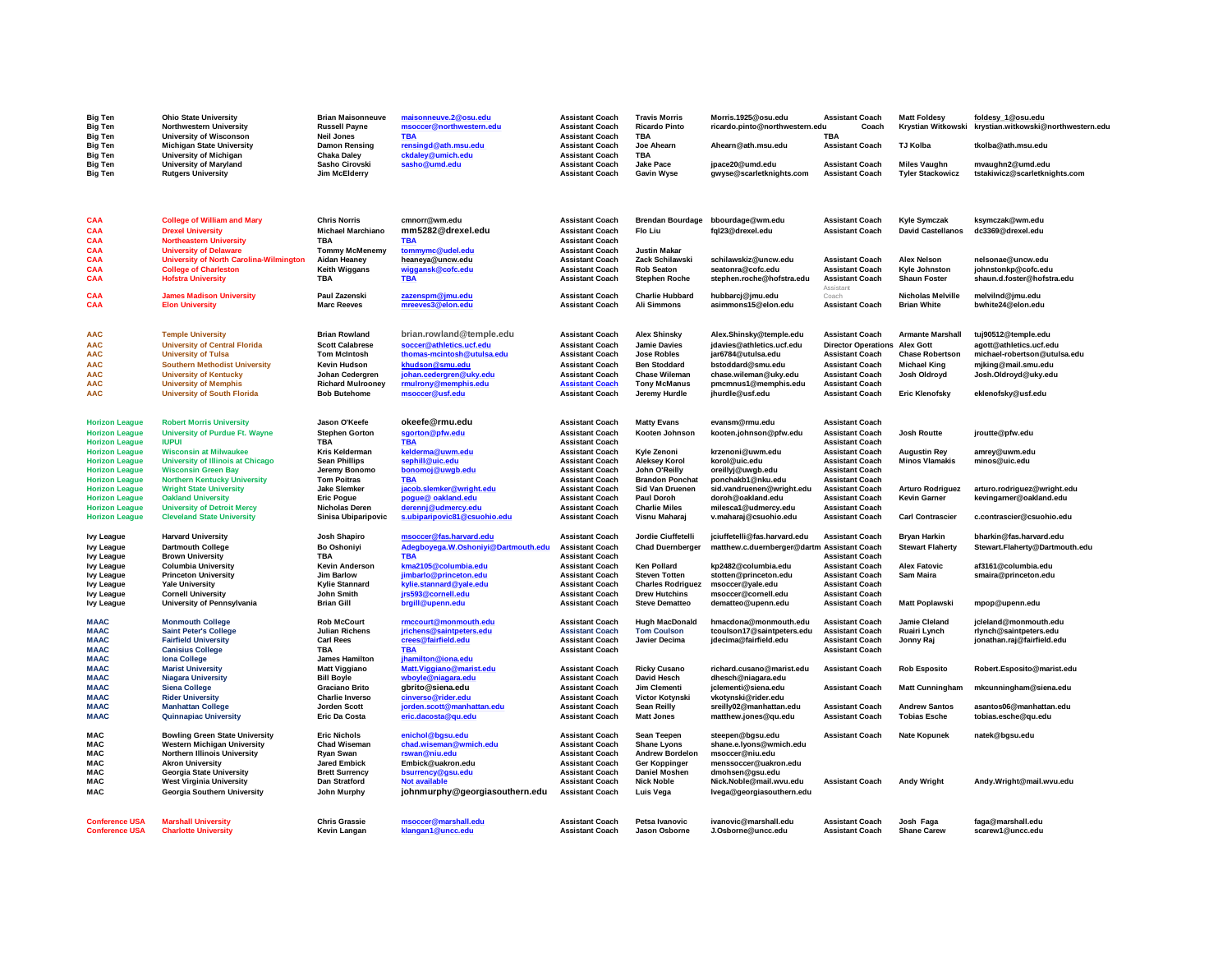| <b>Conference USA</b><br><b>Conference USA</b><br><b>Conference USA</b>                                                                                                                     | <b>University of Kentucky</b><br><b>Florida International</b><br><b>Coastal Carolina</b>                                                                                                                                                                                                                                                        | Johan Cedergren<br><b>Kyle Russell</b><br><b>Shaun Docking</b>                                                                                                                                                              | johan.cedergren@uky.edu<br>krussell@fiu.edu<br>sdocking@coastal.edu                                                                                                                                                                               | <b>Assistant Coach</b><br><b>Assistant Coach</b><br><b>Assistant Coach</b>                                                                                                                                                                                       | Josh Oldroyd<br><b>Dannie Marida</b><br><b>Oliver Slawson</b>                                                                                                                                              | Josh.Oldroyd@uky.edu<br>dmerida@fiu.edu<br>oslawson@coastal.edu                                                                                                                                                                                        | <b>Assistant Coach</b><br><b>Assistant Coach</b><br><b>Assistant Coach</b>                                                                                                                                                             | <b>Cameron Sauro</b><br><b>Chris Fidler</b>                                                                                                                                        | csauro@fiu.edu<br>cfidler@coastal.edu                                                                                                                                                                                                          |
|---------------------------------------------------------------------------------------------------------------------------------------------------------------------------------------------|-------------------------------------------------------------------------------------------------------------------------------------------------------------------------------------------------------------------------------------------------------------------------------------------------------------------------------------------------|-----------------------------------------------------------------------------------------------------------------------------------------------------------------------------------------------------------------------------|---------------------------------------------------------------------------------------------------------------------------------------------------------------------------------------------------------------------------------------------------|------------------------------------------------------------------------------------------------------------------------------------------------------------------------------------------------------------------------------------------------------------------|------------------------------------------------------------------------------------------------------------------------------------------------------------------------------------------------------------|--------------------------------------------------------------------------------------------------------------------------------------------------------------------------------------------------------------------------------------------------------|----------------------------------------------------------------------------------------------------------------------------------------------------------------------------------------------------------------------------------------|------------------------------------------------------------------------------------------------------------------------------------------------------------------------------------|------------------------------------------------------------------------------------------------------------------------------------------------------------------------------------------------------------------------------------------------|
| <b>Conference USA</b><br><b>Conference USA</b><br><b>Conference USA</b><br><b>Conference USA</b>                                                                                            | <b>South Carolina</b><br><b>UAB</b><br><b>Old Dominion University</b><br><b>Florida Atlantic</b>                                                                                                                                                                                                                                                | <b>Tony Annan</b><br><b>Jeff Kinney</b><br><b>Alan Dawson</b><br>Joey Worthen                                                                                                                                               | SCMensSoccer@mailbox.sc.edu<br>jeffkin@uab.edu<br>adawson@odu.edu<br>worthenj@fau.edu                                                                                                                                                             | <b>Assistant Coach</b><br><b>Assistant Coach</b><br><b>Assistant Coach</b><br><b>Assistant Coach</b>                                                                                                                                                             | <b>Alec Purdie</b><br><b>Kris Hazard</b><br><b>Tennant Mcvea</b><br>Tom Harman                                                                                                                             | apurdie@mailbox.sc.edu<br>hazard@uab.edu<br>jmcvea@odu.edu<br>harmant@fau.edu                                                                                                                                                                          | <b>Assistant Coach</b><br><b>Assistant Coach</b><br><b>Assistant Coach</b><br><b>Assistant Coach</b>                                                                                                                                   | <b>Ryan Hulings</b><br><b>Nathan Jones</b><br><b>Keelan Power</b>                                                                                                                  | rhulings@uab.edu<br>n4jones@odu.edu<br>fau powerk@fau.edu                                                                                                                                                                                      |
| Northeast C<br><b>Northeast C</b><br><b>Northeast C</b><br>Northeast C<br>Northeast C<br><b>NortheastC</b><br>Northeast C<br><b>Northeast C</b><br><b>Northeast C</b><br><b>Northeast C</b> | <b>Mount St. Mary University</b><br><b>Bryant University</b><br><b>Central Conneticut State University</b><br><b>Fairleigh Dickenson University</b><br><b>Long Island University</b><br><b>Merrimack College</b><br><b>Howard University</b><br><b>Sacred Heard University</b><br><b>Saint Francis University</b><br><b>St. Francis College</b> | <b>Bryan Cunningham</b><br><b>Seamus Purcell</b><br>David Kelly<br><b>Seth Roland</b><br><b>Mike Mordocco</b><br><b>Tony Martone</b><br><b>Phillip Gyau</b><br>Joe Barroso<br><b>Frank Olszewski</b><br><b>Tom Giovatto</b> | b.m.cunningham@msmary.edu<br>spurcell@bryant.edu<br>DKelly@ccsu.edu<br>roland@fdu.edu<br>Michael.Mordocco@liu.edu<br>martonea@merrimack.edu<br>phillip.gyau@howard.edu<br>barrosoj@sacredheart.edu<br>folszewski@francis.edu<br>tgiovatto@sfc.edu | <b>Assistant Coach</b><br><b>Assistant Coach</b><br><b>Assistant Coach</b><br><b>Assistant Coach</b><br><b>Assistant Coach</b><br><b>Assistant Coach</b><br><b>Assistant Coach</b><br><b>Assistant Coach</b><br><b>Assistant Coach</b>                           | Daniel O'Rourke<br><b>Nate Kronewetter</b><br><b>Shane Recklet</b><br>Jaymee Highcock<br><b>Luca Campos</b><br><b>Conrad Whyte</b><br><b>Anthony Anzevui</b><br><b>Mads Kaiser</b><br><b>Andy Cormack</b>  | d.j.orourke@msmary.edu<br>nkronewe@bryant.edu<br>screcklet@ccsu.edu<br>jhighcock@fdu.edu<br>luca.campos@liu.edu<br>whytec@merrimack.edu<br>anzevuia@sacredheart.edu<br>mkaiser@francis.edu<br>acormack@sfc.edu                                         | <b>Assistant Coach</b><br><b>Assistant Coach</b><br><b>Assistant Coach</b><br><b>Assistant Coach</b><br><b>Assistant Coach</b><br><b>Assistant Coach</b><br><b>Assistant Coach</b>                                                     | <b>Nate Millette</b><br><b>Digert Dalipi</b><br><b>Christopher Papas</b><br><b>Brendon Reardon</b><br><b>Kevin Murphy</b><br>Paolo Deoliviera<br>Jason Orban                       | nmillett@bryant.edu<br>dalipi@ccsu.edu<br>chrispapas@student.fdu.edu<br>Brendan.Reardon@liu.edu<br>murphykev@merrimack.edu<br>deoliveirap@sacredheart.edu<br>jorban@sfc.edu                                                                    |
| <b>Patriot League</b><br><b>Patriot League</b><br><b>Patriot League</b><br><b>Patriot League</b>                                                                                            | <b>Boston University</b><br><b>College of Holy Cross</b><br><b>Colgate University</b><br><b>Bucknell University</b>                                                                                                                                                                                                                             | <b>Kevin Nylen</b><br>Marco Koolman<br><b>Erik Ronning</b><br>Dave Brandt                                                                                                                                                   | knylen@bu.edu<br>msoccer@holycross.edu<br>eronning@mail.colgate.edu<br>db071@bucknell.edu                                                                                                                                                         | <b>Assistant Coach</b><br><b>Assistant Coach</b><br><b>Assistant Coach</b><br><b>Assistant Coach</b>                                                                                                                                                             | <b>Ben Mallue</b><br><b>Ben Graham</b><br><b>Ricky Brown</b><br><b>Matt Brown</b>                                                                                                                          | bmallue@bu.edu<br>bgraham@holycross.edu<br>rabrownstaff@colgate.edu<br>mab102@bucknell.edu                                                                                                                                                             | <b>Assistant Coach</b><br><b>Assistant Coach</b><br><b>Assistant Coach</b>                                                                                                                                                             | <b>Patrick Lopez</b><br><b>Sam Mattesson</b><br><b>Cam Olson</b>                                                                                                                   | patlopez@bu.edu<br>smattess@holycross.edu<br>c.olson@bucknell.edu                                                                                                                                                                              |
| <b>Patriot League</b><br><b>Patriot League</b><br><b>Patriot League</b>                                                                                                                     | <b>Lafayette College</b><br><b>American University</b><br><b>United States Military Academy</b>                                                                                                                                                                                                                                                 | <b>Dennis Bohn</b><br>Zach Samol<br><b>Brian Plotkin</b>                                                                                                                                                                    | bohnd@lafayette.edu<br>samol@american.edu<br>Brian.Plotkin@westpoint.edu                                                                                                                                                                          | <b>Assistant Coach</b><br><b>Assistant Coach</b><br><b>Assistant Coach</b>                                                                                                                                                                                       | <b>Gabriel Robinson</b><br><b>Mike Montross</b><br>Jonathan Delano                                                                                                                                         | robingab@lafayette.edu<br>montross@american.edu<br>jonathan.delano@westpoint.edu                                                                                                                                                                       | <b>Assistant Coach</b><br><b>Assistant Coach</b>                                                                                                                                                                                       | Charlie Johnson<br>Dan Louisignau                                                                                                                                                  | johnchar@lafayette.edu<br>danlou@american.edu                                                                                                                                                                                                  |
| <b>Patriot League</b><br><b>Patriot League</b>                                                                                                                                              | <b>Naval Academy</b><br><b>Lehigh University</b>                                                                                                                                                                                                                                                                                                | Tim O'Donahue<br>Dean Koski                                                                                                                                                                                                 | odonohue@usna.edu<br>dk0f@lehigh.edu                                                                                                                                                                                                              | <b>Assistant Coach</b><br><b>Assistant Coach</b>                                                                                                                                                                                                                 | <b>Mark Risbridger</b><br><b>Ryan Hess</b>                                                                                                                                                                 | risbridg@usna.edu<br>reh311@lehiah.edu                                                                                                                                                                                                                 | <b>Assistant Coach</b><br><b>Assistant Coach</b>                                                                                                                                                                                       | <b>Andrew Bednardky</b><br>Jonathan Blaine                                                                                                                                         | bednarsk@usna.edu<br>ipb221@lehiah.edu                                                                                                                                                                                                         |
| <b>WAC</b><br><b>WAC</b><br><b>WAC</b><br><b>WAC</b><br><b>WAC</b><br><b>WAC</b><br><b>WAC</b><br><b>WAC</b><br><b>WAC</b><br><b>WAC</b>                                                    | <b>Grand Canyon University</b><br><b>Seattle University</b><br><b>Air Force</b><br><b>San Jose State University</b><br><b>California Baptist University</b><br><b>Utah Valley University</b><br><b>U-Texas Rio Grande Valley</b><br><b>UIW</b><br><b>Dixie State University</b><br><b>University of Nevada Las Vegas</b>                        | <b>Leonard Griffin</b><br><b>Peter Fewing</b><br>Doug Hill<br><b>Simon Tobin</b><br><b>Coe Michaelson</b><br>Kyle Beckerman<br><b>Bryheem Hancock</b><br>Kiki Lara<br>Jonny Broadhead<br><b>BJ Craig</b>                    | leonard.griffin@gcu.edu<br>fewingp@seattleu.edu<br>Douglas.Hill@afacademy.af.edu<br>simon.tobin@sjsu.edu<br>cmichaelson@calbaptist.edu<br>bryheem.hancock@utrgv.edu<br>rlara@uiwtx.edu<br>jonathan.broadhead@dixie.edu<br>bj.craig@unly.edu       | <b>Assistant Coach</b><br><b>Assistant Coach</b><br><b>Assistant Coach</b><br><b>Assistant Coach</b><br><b>Assistant Coach</b><br><b>Assistant Coach</b><br><b>Assistant Coach</b><br><b>Assistant Coach</b><br><b>Assistant Coach</b><br><b>Assistant Coach</b> | <b>Austin Nyquist</b><br><b>Nate Caligcon</b><br><b>Chris Foster</b><br><b>Jesus Sanchez</b><br><b>Stephen Marshall</b><br>Seth Tremblay<br><b>Kyle Timm</b><br><b>Carlos Sendin</b><br><b>Kyle Coffee</b> | austin.nyquist@gcu.edu<br>daligcon@seattleu.edu<br>Christopher.Foster1@afacaden Assistant Coach<br>jesus.a.sanchez@sjsu.edu<br>stmarshall@calbaptist.edu<br>seth.trembly@uvu.edu<br>kyle.timm@utrgv.edu<br>sendinca@uiwtx.edu<br>kyle.coffee@dixie.edu | <b>Assistant Coach</b><br><b>Assistant Coach</b><br><b>Assistant Coach</b><br><b>Assistant Coach</b><br><b>Assistant Coach</b><br><b>Assistant Coach</b><br><b>Assistant Coach</b><br><b>Assistant Coach</b><br><b>Assistant Coach</b> | <b>Ricardo Gutierrez</b><br><b>Jake Feener</b><br><b>Kevin Doyle</b><br>Nic Ryan<br><b>Daniel Charbonier</b><br>Alex Yi<br>AJ Madero<br><b>Daniel Rilev</b><br><b>Nick Vorberg</b> | ricardo.gutierrez@gcu.edu<br>feenerj@seattleu.edu<br>Kevin.Doyle@afacademy.af.edu<br>nicholas.ryan@sjsu.edu<br>dcherbonnier@calbaptist.edu<br>Alex.Yi@uvu.edu<br>andrew.madero@utrgv.edu<br>driley@student.uiwtx.edu<br>nick.vorberg@dixie.edu |
| <b>WAC</b><br><b>WAC</b>                                                                                                                                                                    | <b>Houston Baptist University</b><br><b>Chicago State University</b>                                                                                                                                                                                                                                                                            | <b>Ryan Pratt</b><br><b>Trevor Banks</b>                                                                                                                                                                                    | rpratt@hbu.edu<br>msoccer@csu.edu                                                                                                                                                                                                                 | <b>Assistant Coach</b><br><b>Assistant Coach</b>                                                                                                                                                                                                                 | <b>Archie Masson</b><br><b>Norris Howze</b>                                                                                                                                                                | amassen@hbu.edu<br>nhowze@csu.edu                                                                                                                                                                                                                      | <b>Assistant Coach</b>                                                                                                                                                                                                                 | <b>Charlie Lattshaw</b>                                                                                                                                                            | msoccer@csu.edu                                                                                                                                                                                                                                |
| <b>Missouri Valley C.</b><br><b>Missouri Valley C.</b><br><b>Missouri Valley C.</b><br><b>Missouri Valley C.</b><br><b>Missouri Valley C.</b>                                               | <b>Missouri State</b><br>Loyola - Chicago<br><b>SIEU</b><br><b>Evansville</b><br><b>Drake</b>                                                                                                                                                                                                                                                   | <b>Michael Seabolt</b><br>TBA<br><b>Cale Wassermann</b><br><b>Marshall Ray</b><br>Pat Flynn                                                                                                                                 | mseabolt@missouristate.edu<br><b>TBA</b><br>cawasse@siue.edu<br>mr32@evansville.edu<br><b>TBA</b>                                                                                                                                                 | <b>Assistant Coach</b><br><b>Assistant Coach</b><br><b>Assistant Coach</b><br><b>Assistant Coach</b><br><b>Assistant Coach</b>                                                                                                                                   | <b>Phil Woods</b><br><b>Graham Brennan</b><br><b>Daniel Brennan</b><br><b>Robbe Tarver</b>                                                                                                                 | pwoods@missouristate.edu<br>gbrennan@luc.edu<br>dbrenna@siue.edu<br>rt134@evansville.edu                                                                                                                                                               | <b>Assistant Coach</b><br><b>Assistant Coach</b><br><b>Assistant Coach</b>                                                                                                                                                             | Jordan Valentine<br><b>Callum Mallace</b>                                                                                                                                          | cmallace@luc.edu                                                                                                                                                                                                                               |
| <b>Missouri Valley C.</b>                                                                                                                                                                   | <b>Bradley</b>                                                                                                                                                                                                                                                                                                                                  | Jim Derose                                                                                                                                                                                                                  | soccer@bradley.edu                                                                                                                                                                                                                                | <b>Assistant Coach</b>                                                                                                                                                                                                                                           | Tim Regan                                                                                                                                                                                                  | tregan@fsmail.bradley.edu                                                                                                                                                                                                                              | <b>Assistant Coach</b>                                                                                                                                                                                                                 | Alec Koski                                                                                                                                                                         | akoski@fsmail.bradley.edu                                                                                                                                                                                                                      |
| <b>Summit League</b><br><b>Summit League</b><br><b>Summit League</b><br><b>Summit League</b><br><b>Summit League</b><br><b>Summit League</b><br><b>Summit League</b>                        | <b>Oral Roberts University</b><br>Denver<br>Omaha<br><b>Kansas City</b><br><b>Western Illinois University</b><br>St. Thomas University<br><b>Eastern Illinois University</b>                                                                                                                                                                    | <b>Ryan Bush</b><br><b>Jamie Franks</b><br><b>Bob Warming</b><br><b>Ryan Pore</b><br>Dr. Eric Johnson<br>John Lowery<br><b>Ronnie Bouemboue</b>                                                                             | rybush@oru.edu<br>denversoccer@du.edu<br>bwarming@omavs.com<br>ryanpore@umkc.edu<br>EP-Johnson@wiu.edu<br>menssoccer@stthomas.edu<br>msoccer@eiu.edu                                                                                              | <b>Assistant Coach</b><br><b>Assistant Coach</b><br><b>Assistant Coach</b><br><b>Assistant Coach</b><br><b>Assistant Coach</b>                                                                                                                                   | <b>Brian McCurdy</b><br><b>Brad Franks</b><br><b>Grant Warming</b><br><b>Rafael Martinez</b><br><b>Ludwig Rhodin</b>                                                                                       | bmccurdy@oru.edu<br>brad.franks@du.edu<br>gwarming@omavs.com<br>rafaelmartinezrodriguez@umkc Assistant Coach<br>la-rhodin@wiu.edu                                                                                                                      | <b>Assistant Coach</b><br><b>Assistant Coach</b><br><b>Assistant Coach</b><br><b>Assistant Coach</b>                                                                                                                                   | <b>Chris Taylor</b><br><b>Filippo Errico</b>                                                                                                                                       | chtaylor@oru.edu<br>fe975@mail.umkc.edu                                                                                                                                                                                                        |
| PAC-12 Conference UCLA                                                                                                                                                                      | PAC-12 Conference Oregon State University<br>PAC-12 Conference University of Washington<br>PAC-12 Conference Stanford University                                                                                                                                                                                                                | <b>Terry Boss</b><br><b>Jamie Clark</b><br>Ryan Jorden<br>Jeremy Gunn                                                                                                                                                       | terence.boss@oregonstate.edu<br>huskysoccer@uw.edu<br>msoccer@athletics.ucla.edu<br>smsoccer@stanford.edu                                                                                                                                         | <b>Assistant Coach</b><br><b>Assistant Coach</b>                                                                                                                                                                                                                 | Ryan Zinkham<br><b>Richard Reece</b>                                                                                                                                                                       | ryan.zinkhan@oregonstate.edu Assistant Coach<br>rjreece@uw.edu                                                                                                                                                                                         | <b>Assistant Coach</b>                                                                                                                                                                                                                 | <b>Alex Guyer</b><br><b>Mark Collins</b>                                                                                                                                           | Alex.Guyer@oregonstate.edu<br>markcoll@uw.edu                                                                                                                                                                                                  |
|                                                                                                                                                                                             | PAC-12 Conference San Diego State University<br>PAC-12 Conference Cal Berkley University                                                                                                                                                                                                                                                        | <b>Ryan Hopkins</b><br><b>Kevin Grimes</b>                                                                                                                                                                                  | rhopkins2@sdsu.edu<br>calsoccer@berkeley.edu                                                                                                                                                                                                      | <b>Assistant Coach</b><br><b>Assistant Coach</b>                                                                                                                                                                                                                 | <b>Carlos Aguilar</b><br>Jacob Wilson                                                                                                                                                                      | caguilar3@sdsu.edu<br>jake.wilson@berkeley.edu                                                                                                                                                                                                         | <b>Assistant Coach</b>                                                                                                                                                                                                                 | <b>Henry Foulk</b>                                                                                                                                                                 | henryfca@sbcglobal.net                                                                                                                                                                                                                         |